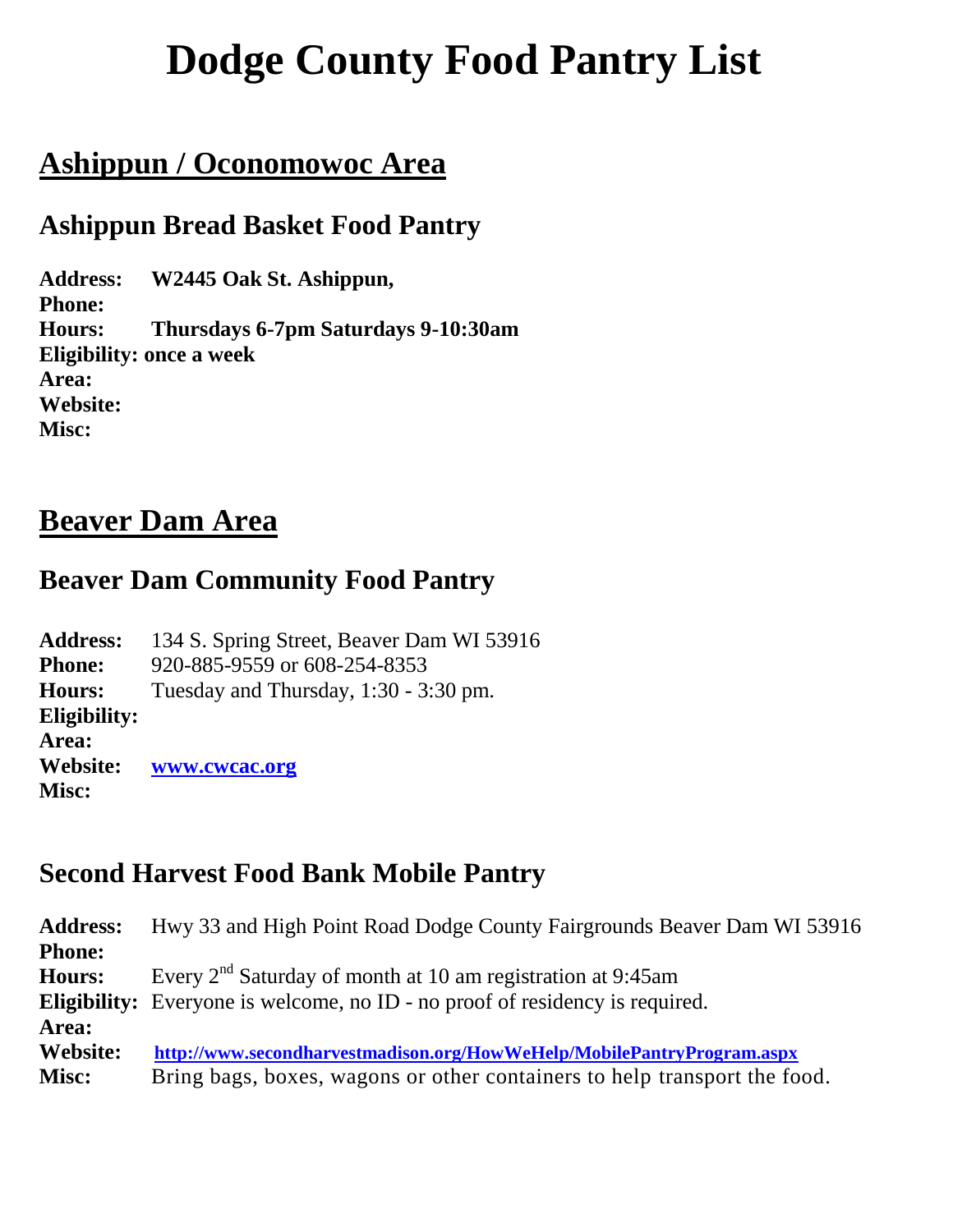## **St. Vincent de Paul – Dodge County Food Pantry**

| <b>Address:</b> | 125 Dodge Drive, Beaver Dam, WI 53916                                   |
|-----------------|-------------------------------------------------------------------------|
| <b>Phone:</b>   | 920-885-3392 or 920-885-6971                                            |
| <b>Hours:</b>   | Monday, Wednesday, and Friday from 9:00 am - 12:00 pm.                  |
|                 | <b>Eligibility:</b> Eligibility is based on income. One visit per month |
| Area:           | Individuals and/or families must be a Dodge County resident             |
| <b>Website:</b> | www.svdpmilw.org                                                        |
| <b>Misc:</b>    | Call ahead for assistance                                               |

# **Columbus / Fall River Area**

### **Columbus/Fall River Food Pantry**

**Address:** 105 N. Dickason Blvd., Columbus, WI 53925 (City Hall) **Phone:** 920-623-5900 or 920-623-4546 **Hours: Eligibility:** One visit per month. **Area:** Residents of Columbus or Fall River School District. **Website: [www.cityofcolumbuswi.com](http://www.cityofcolumbuswi.com/)** (click on City Depts, Senior Center, scroll to bottom of screen to find rotation schedule) **Misc:**

#### **The Crossroads Pantry**

**Address:** 132 A South Ludington St, Columbus, WI 53925 **Phone:** 920-623-5900 or 920-623-4546 **Hours: Eligibility: Area:** Serving Dodge, Columbia, & Jefferson Counties **Website: Misc:** Food and Paper pantry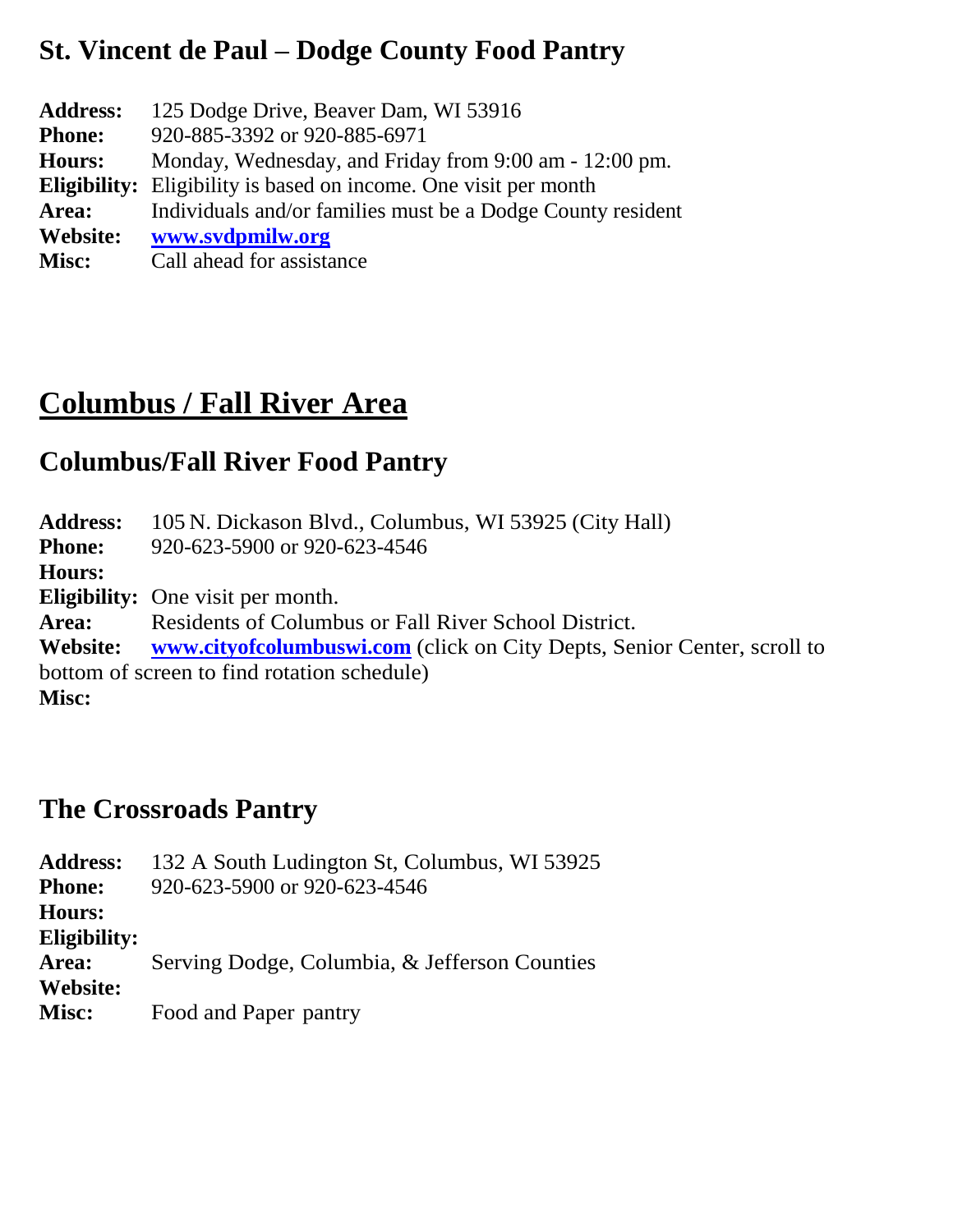## **Fox Lake Area**

# **Living Hope Community Church**

**Address:** 740 West State Street, Fox Lake, WI 53933 **Phone:** 608-712-1262 or 920-928-6610 or 920-382-5058 **Hours:** Second Monday of Month l -3pm, and Fourth Monday of Month 4-6pm **Eligibility: Area: Website: <http://livinghopefoxlake.com/food-pantry/> Misc:**

# **Hartford Area**

# **Ruby's Pantry**

| <b>Address:</b> | 730 Highland Ave, Hartford, WI 53027- Hartford Senior Center                            |
|-----------------|-----------------------------------------------------------------------------------------|
| <b>Phone:</b>   |                                                                                         |
| <b>Hours:</b>   | $4th$ Tuesday of each Month – Doors open at 4:15 Distribution 5:15 – 6:15pm             |
| Eligibility:    | open to all who are in need regardless of income                                        |
| Cost:           | \$20.00 cash donation to cover cost of transportation of food is requested (not cost of |
|                 | food). Bring 2 large boxes, totes or laundry baskets for your food.                     |
| Area:           |                                                                                         |
| Website:        | https://www.rubyspantry.org/?store_page=hartford-wi                                     |
| Misc:           | Please complete the Registration Form below & bring with you to the distribution.       |
|                 | https://www.rubyspantry.org/wp-content/uploads/2016/01/Registration-Form-               |
|                 | 2016-01012016.pdf                                                                       |

# **Horicon Area**

#### **St. Vincent de Paul Sacred Heart Church Parish**

| <b>Address:</b> | 950 Washington Street, Horicon, WI 53032          |
|-----------------|---------------------------------------------------|
| <b>Phone:</b>   | 920-485-0694                                      |
| <b>Hours:</b>   | Tues & Wed: 9:00 am - 3:30pm                      |
| Eligibility:    |                                                   |
| Area:           | Horicon, Burnett, Iron Ridge and Juneau residents |
| Website:        | http://www.sheart.org/                            |
| Misc:           |                                                   |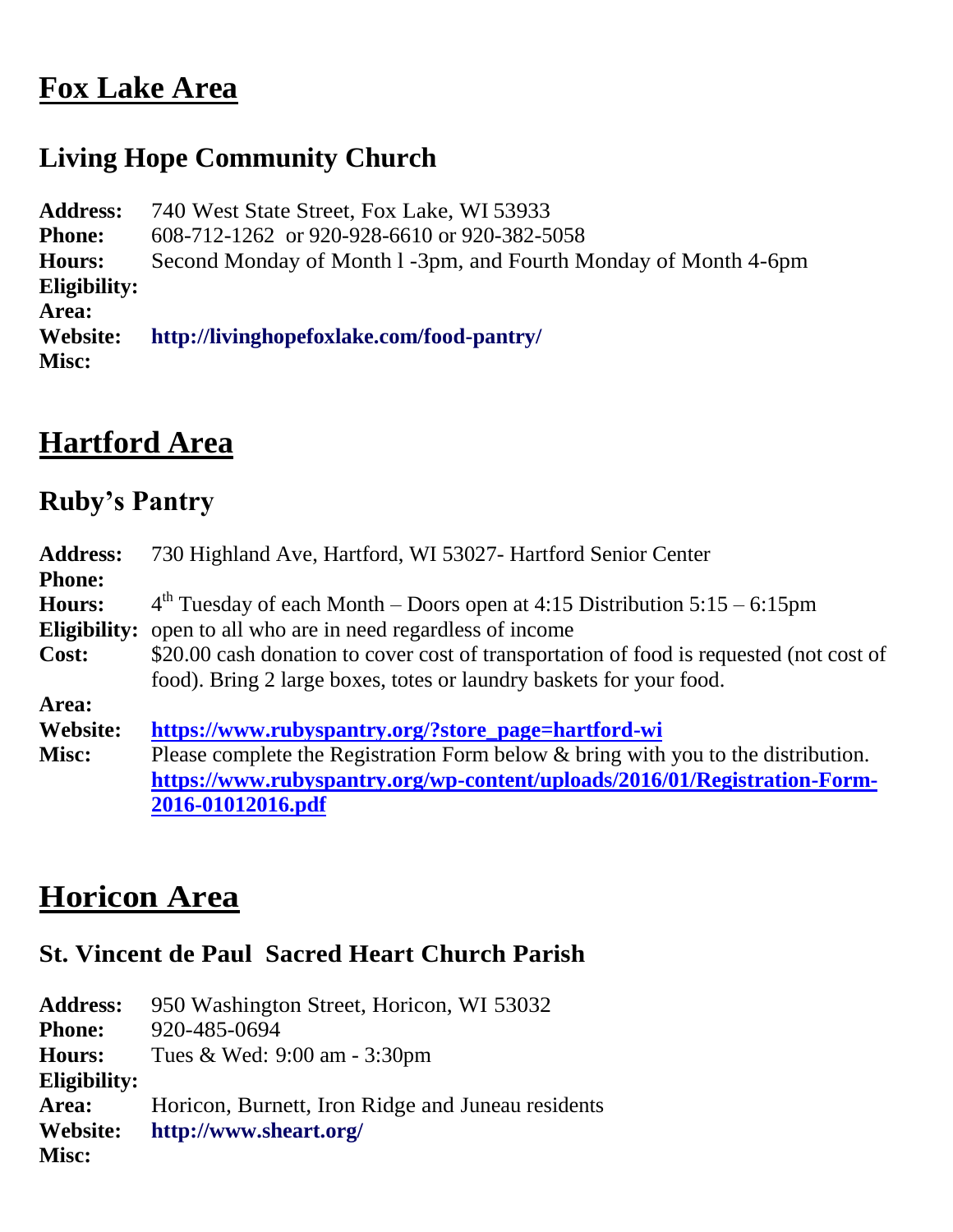#### **St. Stephen's Lutheran Church Food Pantry**

**Address:** 505 N. Palmatory Street, Horicon, WI 53032 **Phone:** 920-485-4230 or 920-485-6687 **Hours:** Second and fourth Thursday 8:00 - 10:00 am. **Eligibility:** Eligibility based on income **Area:** Participants must live in Horicon, Juneau or Hustisford School District. **Website: <http://www.ststephen-lcms.org/>** Misc: Nov & Dec hours sometimes vary, so call ahead.

# **Lebanon**

# **Ruby's Pantry**

| <b>Address:</b> | W4661 County Rd MM, Lebanon, WI 53047-St Peter's Lutheran Church                        |
|-----------------|-----------------------------------------------------------------------------------------|
| <b>Phone:</b>   |                                                                                         |
| <b>Hours:</b>   | 2nd Tuesday of each Month – Doors open at 4:00 Distribution $5:00 - 6:30$ pm            |
| Eligibility:    | open to all who are in need regardless of income                                        |
| Cost:           | \$20.00 cash donation to cover cost of transportation of food is requested (not cost of |
|                 | food). Bring 2 large boxes, totes or laundry baskets for your food.                     |
| Area:           |                                                                                         |
| <b>Website:</b> | https://www.rubyspantry.org/distribution-location/lebanon-wi/                           |
| Misc:           | Please complete the Registration Form below & bring with you to the distribution.       |
|                 | https://www.rubyspantry.org/wp-content/uploads/2016/01/Registration-Form-               |
|                 | 2016-01012016.pdf                                                                       |

# **Lomira Area**

#### **Lomira Area Food Pantry Trinity United Methodist Church**

| <b>Address:</b> | 300 Church Street, Lomira, WI 53048                              |
|-----------------|------------------------------------------------------------------|
| <b>Phone:</b>   | 920-927-3041 or 920-979-3041                                     |
| <b>Hours:</b>   | 2nd and 4th Saturdays of month, from 10:00 - 11:00 am.           |
| Eligibility:    |                                                                  |
| Area:           | Serving Brownsville, Lomira, and Theresa.                        |
| <b>Website:</b> | http://www.trinitylomira.org/current-community-outreach-programs |
| Misc:           | http://trinityumclomira.org/foodPantry.html                      |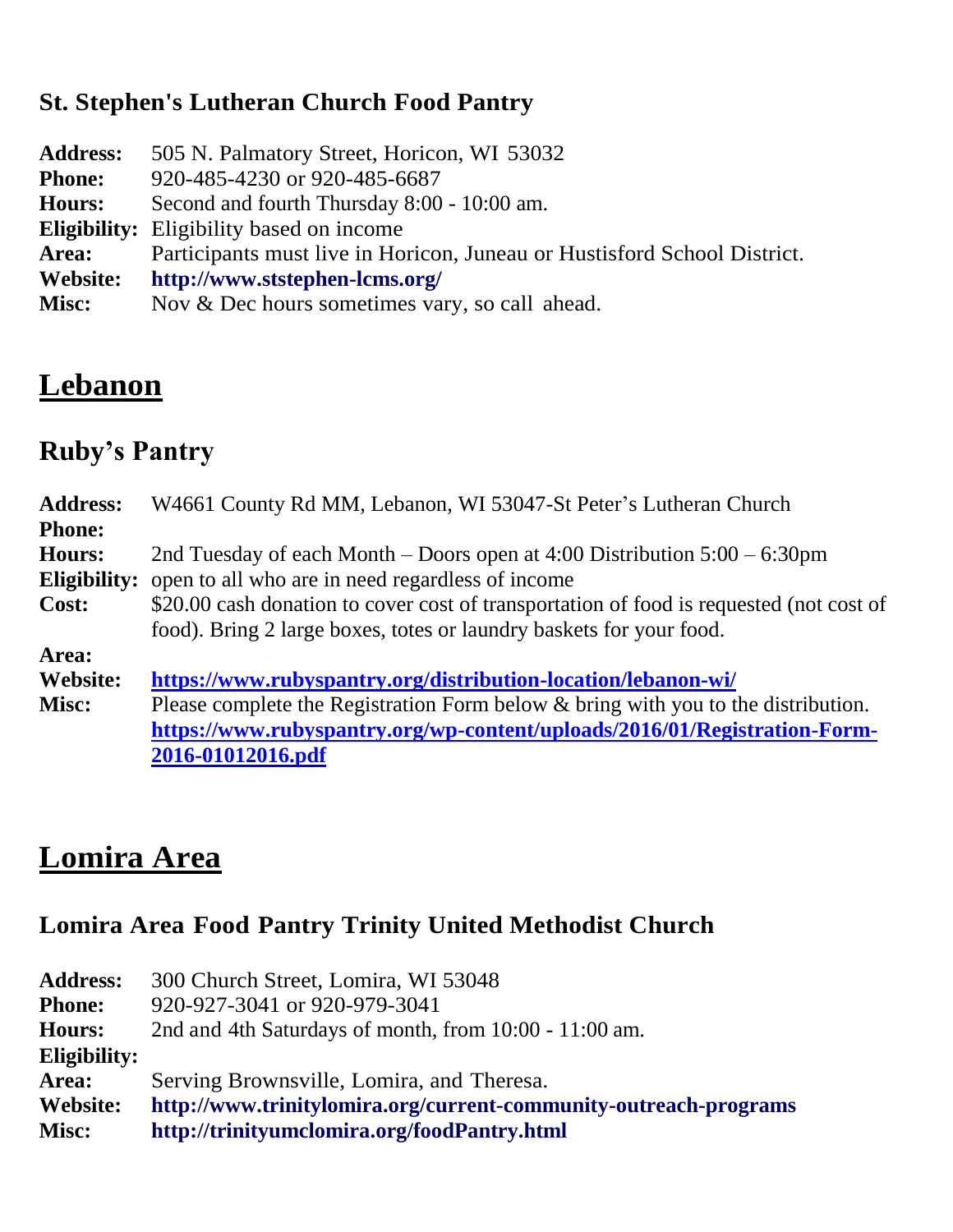# **Mayville Area**

# **Christian Life Fellowship Church**

| <b>Address:</b> | 113 North Clark Street Mayville, WI 53050          |
|-----------------|----------------------------------------------------|
| <b>Phone:</b>   | 920-387-4380 or 920-387-5567                       |
| <b>Hours:</b>   | Every other Tuesday from 3:30-5:30p                |
|                 | <b>Eligibility:</b> Eligibility is based on income |
| Area:           | Mayville School District residents only            |
| Website:        | http://www.clfmayville.org                         |
| <b>Misc:</b>    |                                                    |

# **Randolph/Fox Lake Area**

#### **Randolph Food Pantry**

| 702 High Street (Randolph Evangelical Free Church)         |
|------------------------------------------------------------|
| $(920)$ 326-3821                                           |
| Tuesdays 1-3pm. Please call at least the day before by 4pm |
|                                                            |
| Serves residents of Randolph and Fox Lake                  |
|                                                            |
|                                                            |
|                                                            |

# **Reeseville Area**

### **The Gathering Source**

**Address:** 209 South Main Street (PO Box 66), Reeseville, WI 53579 **Phone:** (414) 870-4454 or 920-927-1702 **Hours:** Tuesdays 10-Noon, Thursdays 5p-7p **Eligibility: Area:** Serve Clyman, Lowell, Juneau, Reeseville, and the Dodgeland School District **Website: Misc:** Also serves as a Resource center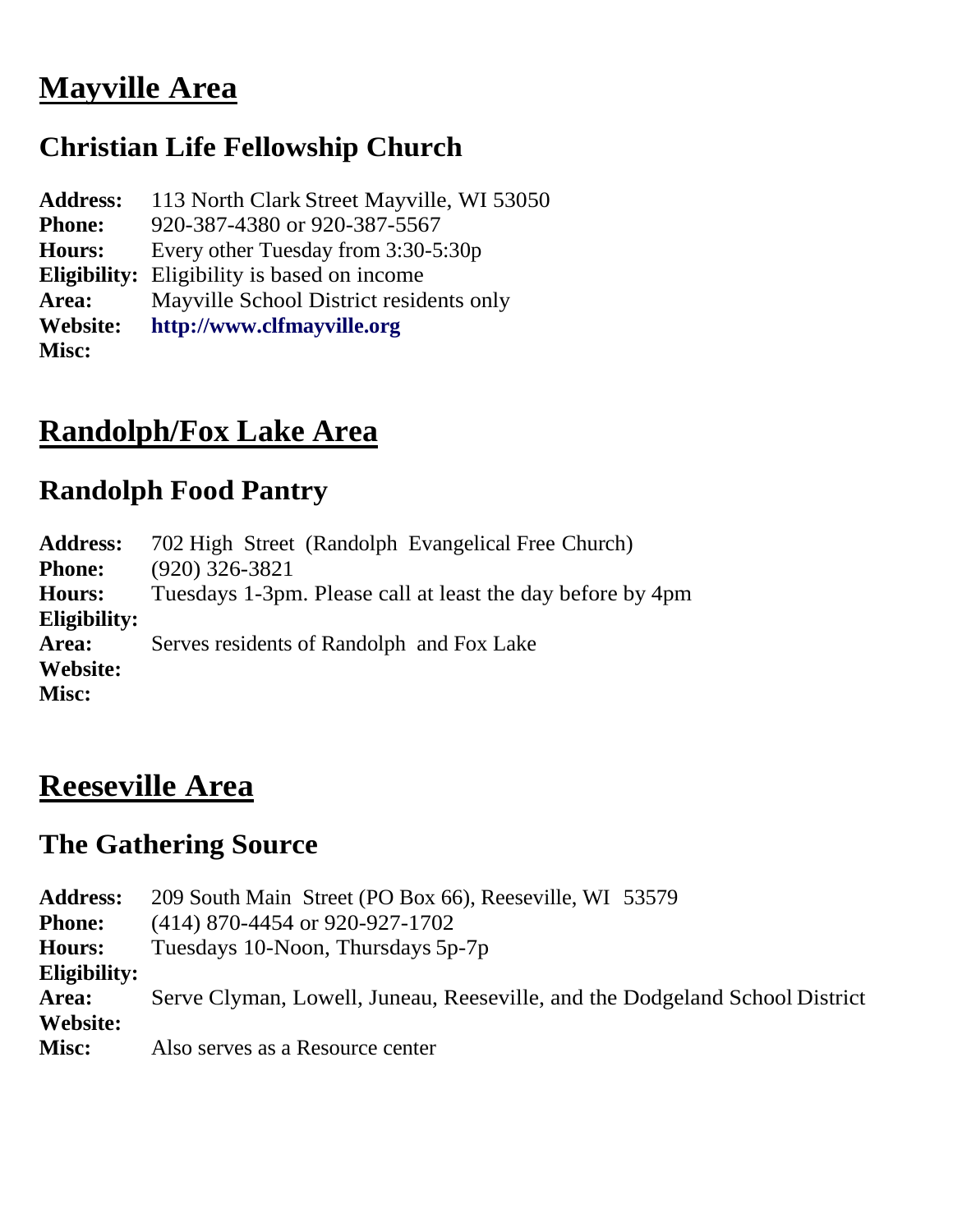# **Watertown Area**

## **Immanuel Lutheran Church**

| 204 N. 10th Street, Watertown, WI 53094                                 |
|-------------------------------------------------------------------------|
| 920-261-1663 or 920-261-7226                                            |
| Mon. & Fri. 10 – 12pm, Tues. & Thurs. $1 - 3:00$ pm, Wed. $2 - 4:00$ pm |
| <b>Eligibility:</b> Clients may utilize the food pantry once a month.   |
| Clients must be Watertown Unified School District residents.            |
|                                                                         |
| Free community dinner Thurs. 4:30 - 6:00 pm (except for Holidays)       |
|                                                                         |

### **Watertown Moravian Church**

| <b>Address:</b> | 510 Cole St. Watertown, WI 53094                                    |
|-----------------|---------------------------------------------------------------------|
| <b>Phone:</b>   | 920-261-7494                                                        |
| <b>Hours:</b>   | Monday from $5:00 - 6:00$ pm                                        |
| Eligibility:    |                                                                     |
| Area:           |                                                                     |
| Website:        |                                                                     |
| Misc:           | "Loaves and Fishes" Free community meal served. All people welcome. |

## **Watertown Care Project** (Feeding America and Adoration Abode Ministries)

**Address:** 1901 Market Way, Watertown, WI 53094 (Wal-Mart parking lot on the north end) **Phone:** 920-206-9910 **Hours:** Mobile pantry takes place 6 times a year. **Eligibility: Area: Website: <http://clfcwatertown.com/watertown-care-project/> Misc:** Free nutritional support; receive help with supplementing your food budget. Please bring reusable bags and/or boxes for your food.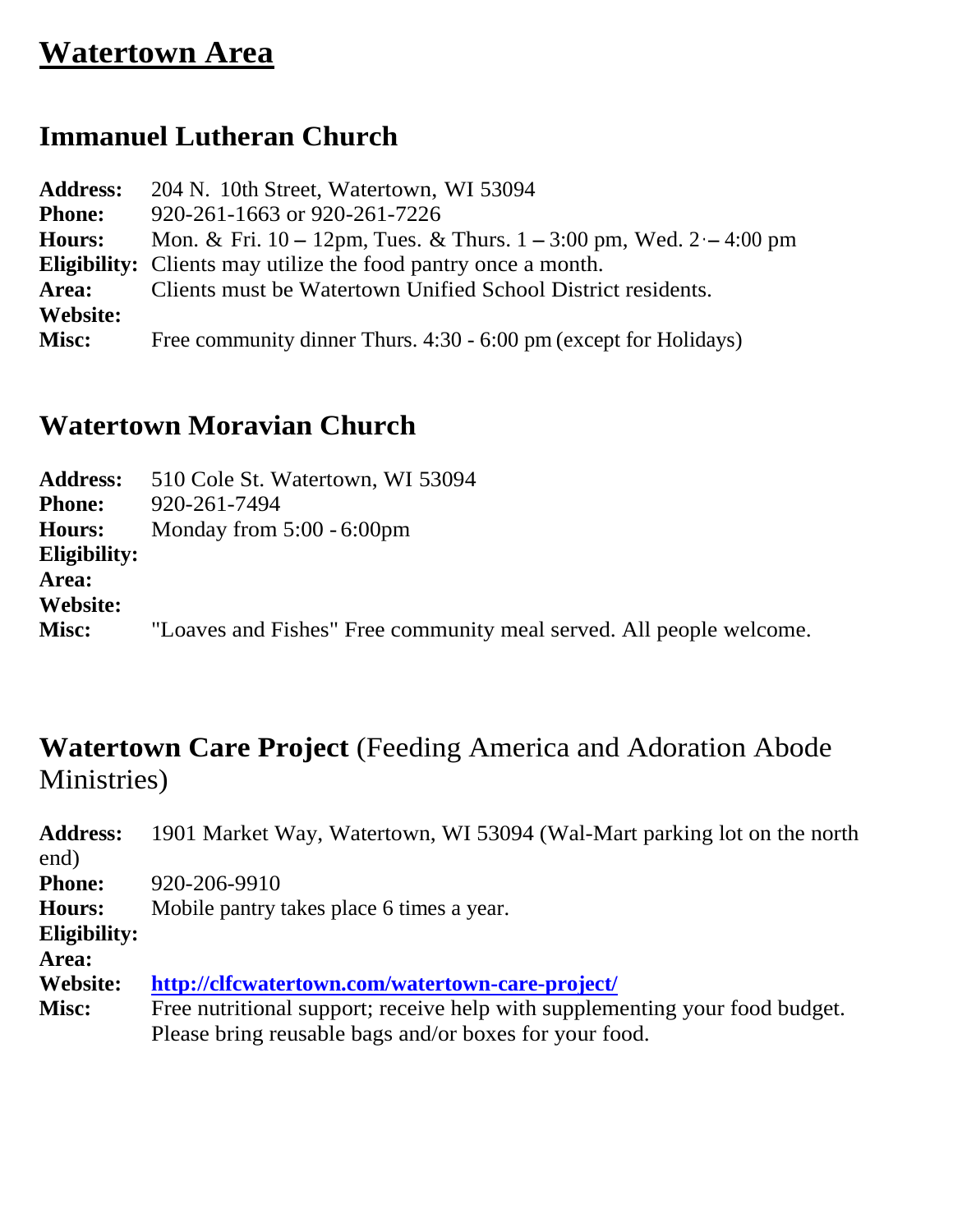#### **Watertown Family Aid Association**

**Address:** 514 South 1 St., Watertown 53094 (Senior Citizens Community Center) **Phone:** 920-261-2832 or 920-262-8099 **Hours:** Monday, Wednesday and Fridays 11:30 – 12:30pm. **Eligibility:** Residents in the Watertown school district with food vouchers **Area: Website:**

### **Christian Life Family Church**

Address: 211 South 3<sup>rd</sup> Street, Watertown, WI 53094 **Phone: Hours:** Every Wednesday at 5:30pm **Eligibility: Area: Website: <http://clfcwatertown.com/food-pantry/> Misc:**

# **Waterloo/Marshall Area**

### **Waterloo/Marshall Food Pantry**

**Address:** 117 E. Madison St., Waterloo, WI 53594 **Phone:** 920-478-3041 or 920-478-3335 **Hours:** Wednesdays, 7:00pm-8:00pm, Saturdays; 9:00am-10:00am **Eligibility:** Marshall and Waterloo residents may receive food once every 30 days. **Area: Website: Misc:**